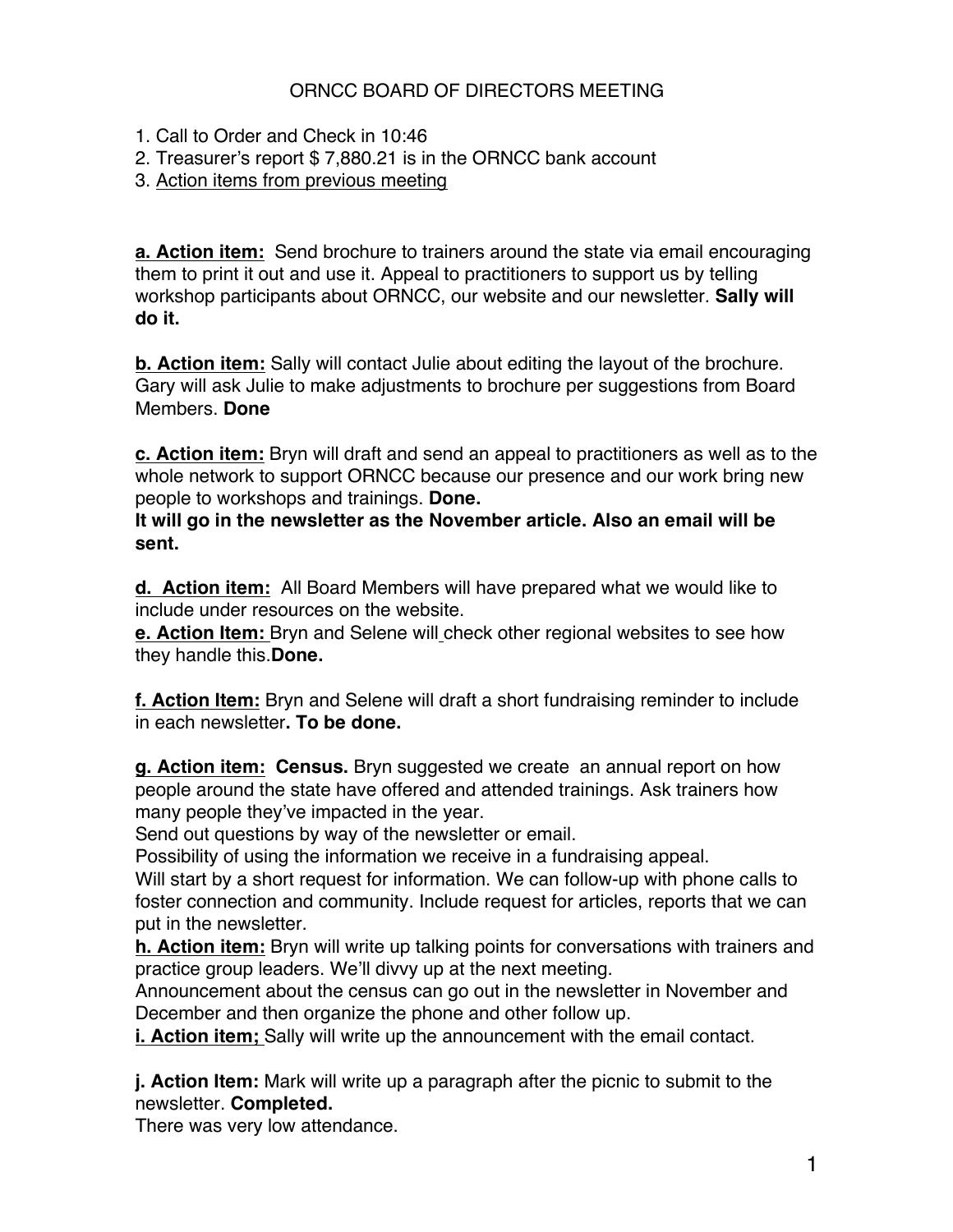Learning: Publicity not just by email, verify with at least 5 people that they're involved and bringing people.

**k. Action item:** Bryn will ask Steve Goldman to write for our website about his experience at an IIT in the West Bank. **Done.** 

**l. Action item:** Gary will check with Julie about the status of the brochure and will inform the Board about it. Following that, the Board will make final changes and send it to our email list. **Done**

m. Gary will contact Elly asking for help with sending the brochure as an attachment and asking for feedback. **Done**

## **New Business**

a, **Action item:** Sally will send link to the of BBC piece on Marshall to Elly and ask her to post it on our website with a link on the newsletter also.

b. Rounding up the newsletter article. Make it an agenda item every month. **Action item**: Mark will write an article about bi-lingual NVC program in Salem prisons.

c. How to get things on to the website. ? **Done.** 

d. New Board Members.

We'd like to find a new treasurer.

**Action item;** Gary will edit website information for people interested in joining the Board.

We are no longer limited to a certain season for adding new members, anyone may apply anytime.

Board members can recruit potential members at any time and are encouraged to do so.

e. Trainings ORNCC can offer a training some time as a community builder and a fundraiser. Eugene is a possible location so that folks from around the state will attend. **To be discussed further**.

f. New ideas for our mission:

g. Idea to talk about: Have a place in the newsletter/website for people to announce a request for collaboration on their dreams of particular projects.

h. Fundraising.

i. Projects.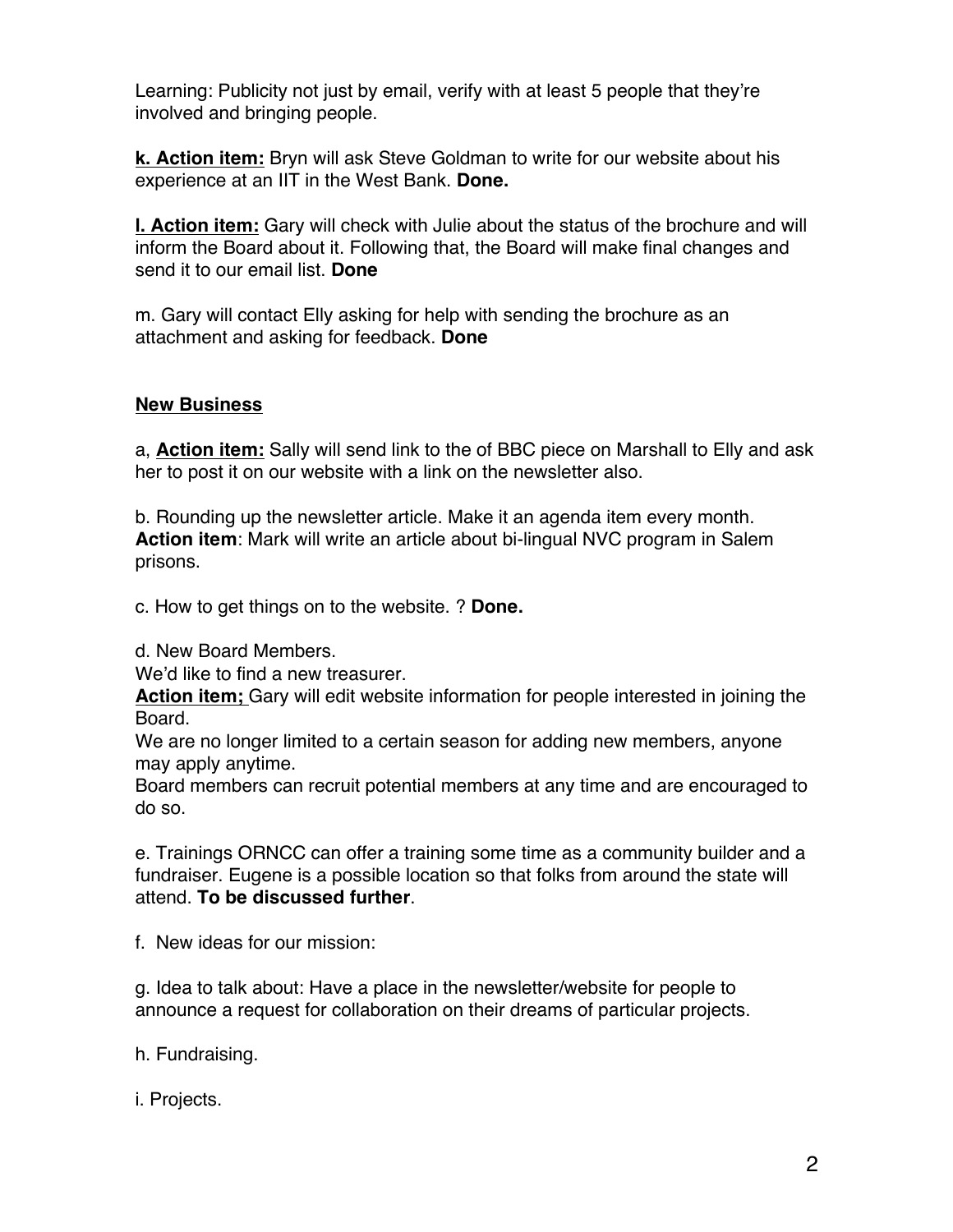j. **Action item:** Sally will ask Elly about how to list out -of -area trainers. How to manage listings in the website.

k. LaShelle Charde requested there be a listing in the newsletter of trainings by title and date with links to longer descriptions. Board agreed this is doable. **Action item: Sally will connect with Elly about doing this.**

Oregon trainers can list trainings they're giving elsewhere. Trainers from other places do not post unless the training will take place in Oregon or Southwest Washington.

l. CNVC will be included under Resources on the ORNCC website.

We'll include links to CNVC the global organization created by Marshall Rosenberg, Puddle Dancer Press, and NVC Academy.

## **Action Item: Selene will edit the Resources page listing the 3 orgs above. put CNVC under Materials.**

We decided to have links to available NVC materials rather than providing duplication.

## **NEXT MEETING: DECEMBER 9, 9:45 AM BY PHONE**.

Agenda items for December 9, meeting:

- What kinds of trainings does ORNCC want to sponsor?
- Talk about meeting dates and times for 2017.

Here are meetings dates if we continue with the last Friday of the month. 2017 ORNCC BOARD MEETING DATES

Jan 27 Feb 24 Mar 24 Apr 28 May 26 June 23 July 28 Aug 25 Sept 22 Oct 27 Nov 24